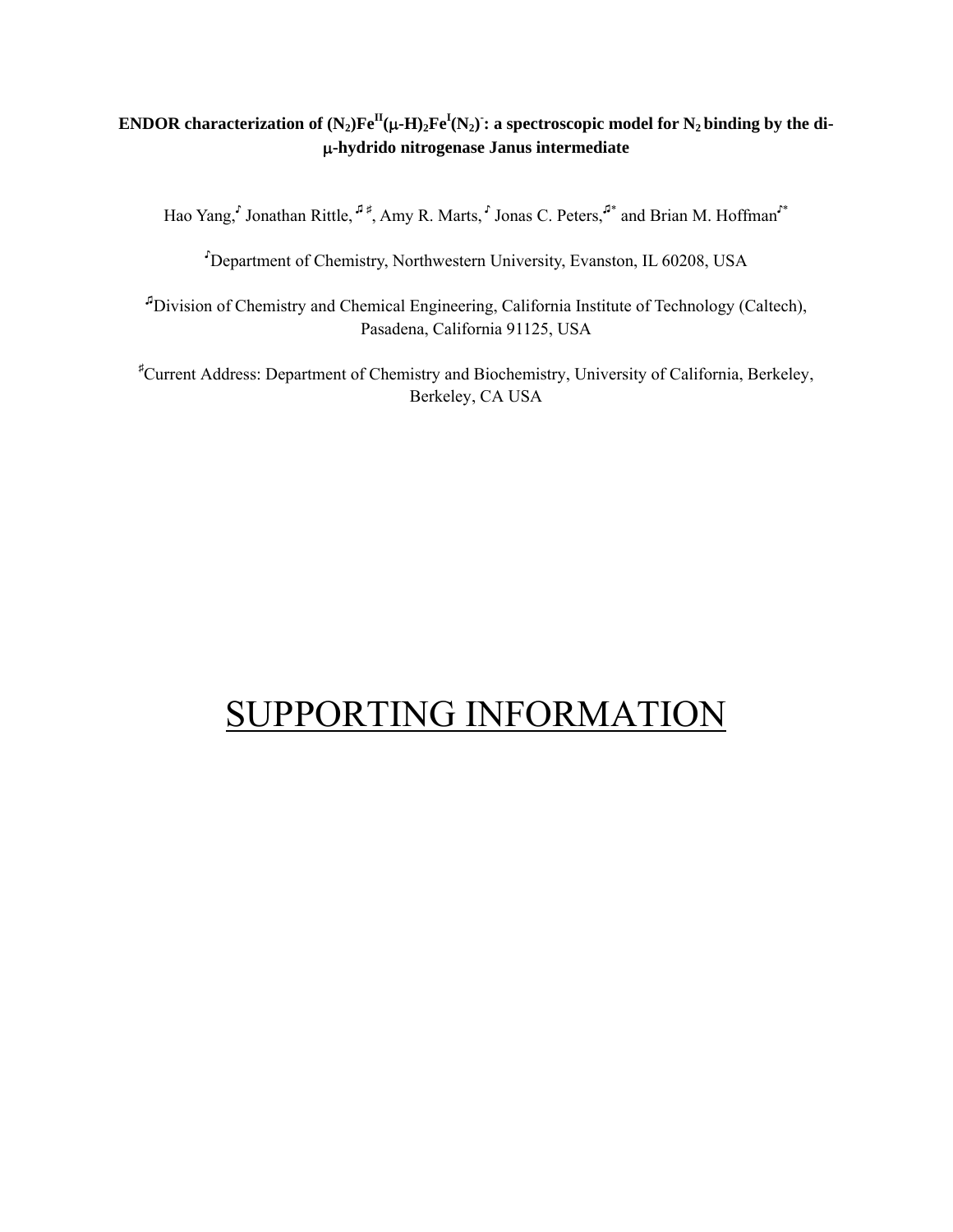

Figure S1. PESTRE measurement of <sup>1</sup>H ENDOR response at  $g_3$  of 4- $(N_2)_2$ . PESTRE Conditions: microwave frequency, 34.739 GHz;  $\pi = 80$  ns,  $\tau = 600$  ns; repetition time, 50 ms;  $t_{RF}$  = 35 µs; RF frequency, 17.1 MHz (red, v.) and 87.1 MHz (blue, v<sub>+</sub>). <sup>1</sup>H ENDOR condition:  $\pi = 80$  ns;  $\tau = 600$  ns, repetition time, 50 ms;  $t_{RF} = 15$  µs; temperature 2K.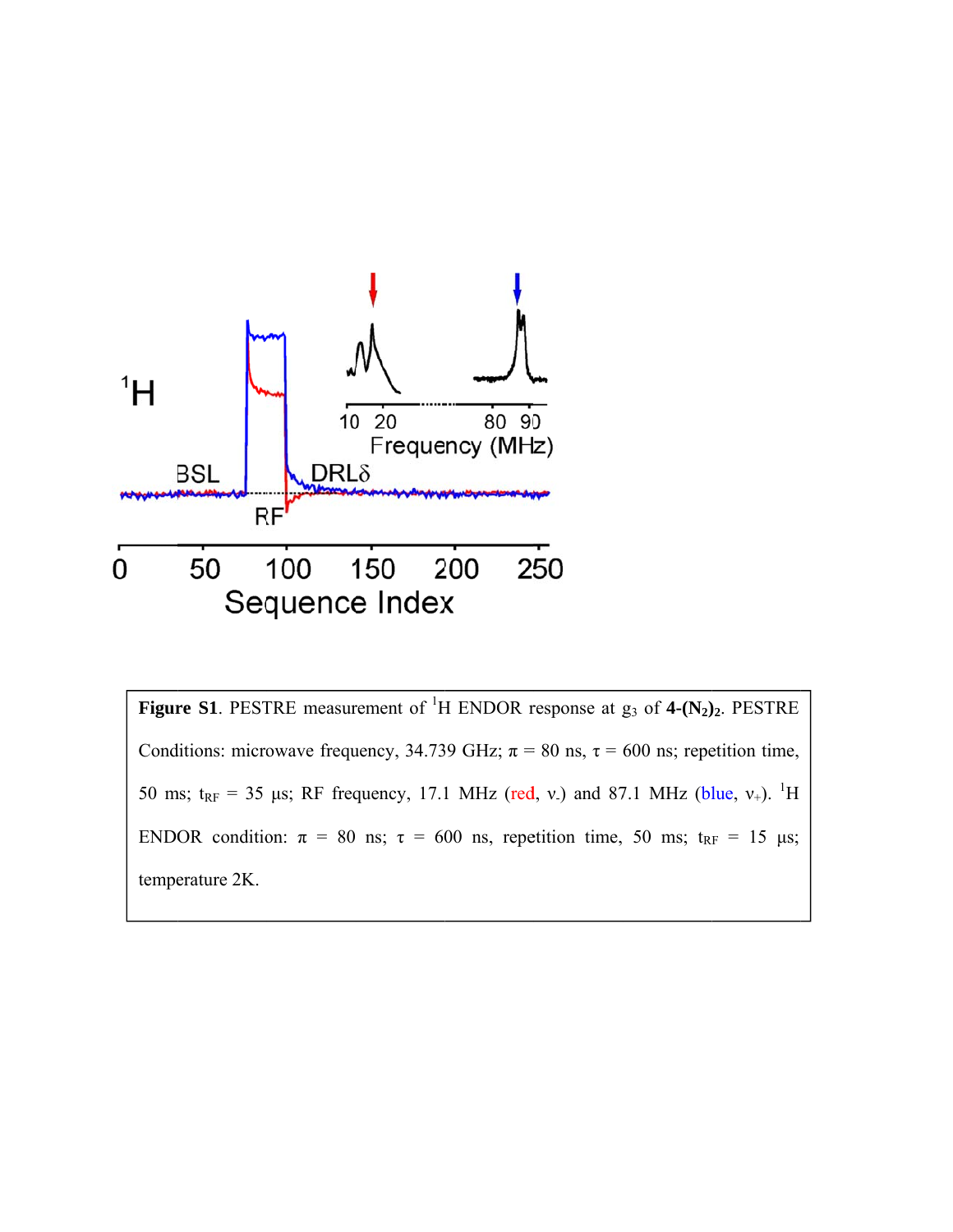

**Figure S2**. 2D pattern of stochastic  ${}^{31}P$  ENDOR (Black) and the simulation sum of  $P_A$  and  $P_B$  (Red) of 4-(N<sub>2</sub>)<sub>2</sub>. The simulation parameters for  $P_A$  are A  $=$  + [16.5, 25, 13], (α, β, γ) = (30, 10, 0), for P<sub>B</sub> are A = + [27, 38, 26], (α, β, γ) = (45, 20, 0).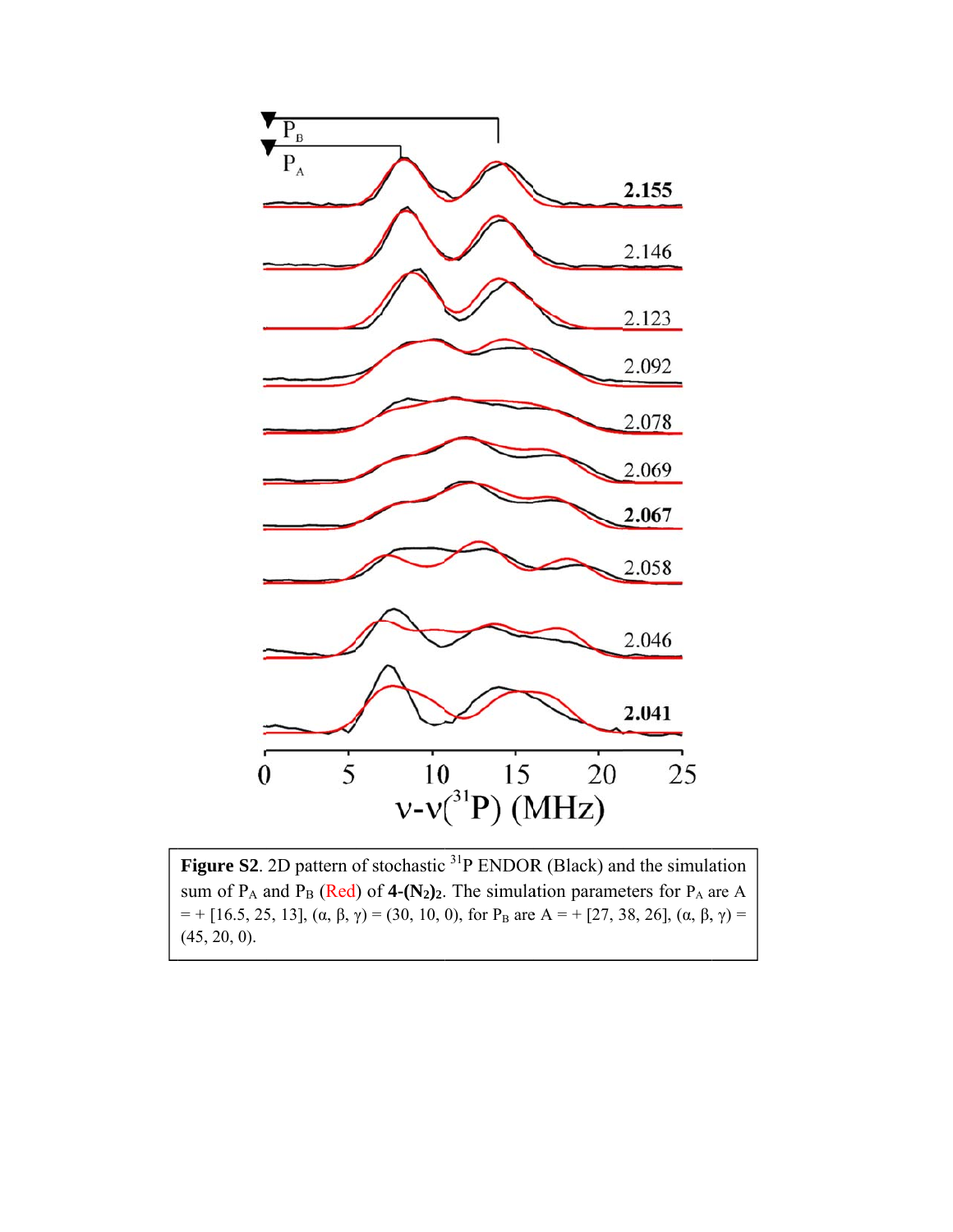

**Figure S3.** PESTRE measurement of <sup>31</sup>P ENDOR response at  $g = 2.143$  of 4- $(N_2)_2$ . PESTRE Conditions: microwave frequency, 34.858 GHz;  $\pi = 80$  ns,  $\tau = 400$  ns; repetition time, 50 ms;  $t_{RF}$  = 35 µs; RF frequency, 28.5 MHz (red,  $v_+$  of P<sub>A</sub>) and 34.0 MHz (blue, v<sub>+</sub> of P<sub>B,C</sub>). <sup>1</sup>H ENDOR condition:  $\pi$  = 80 ns;  $\tau$  = 600 ns; repetition time, 50 ms;  $t_{RF}$  = 15 µs; temperature, 2K.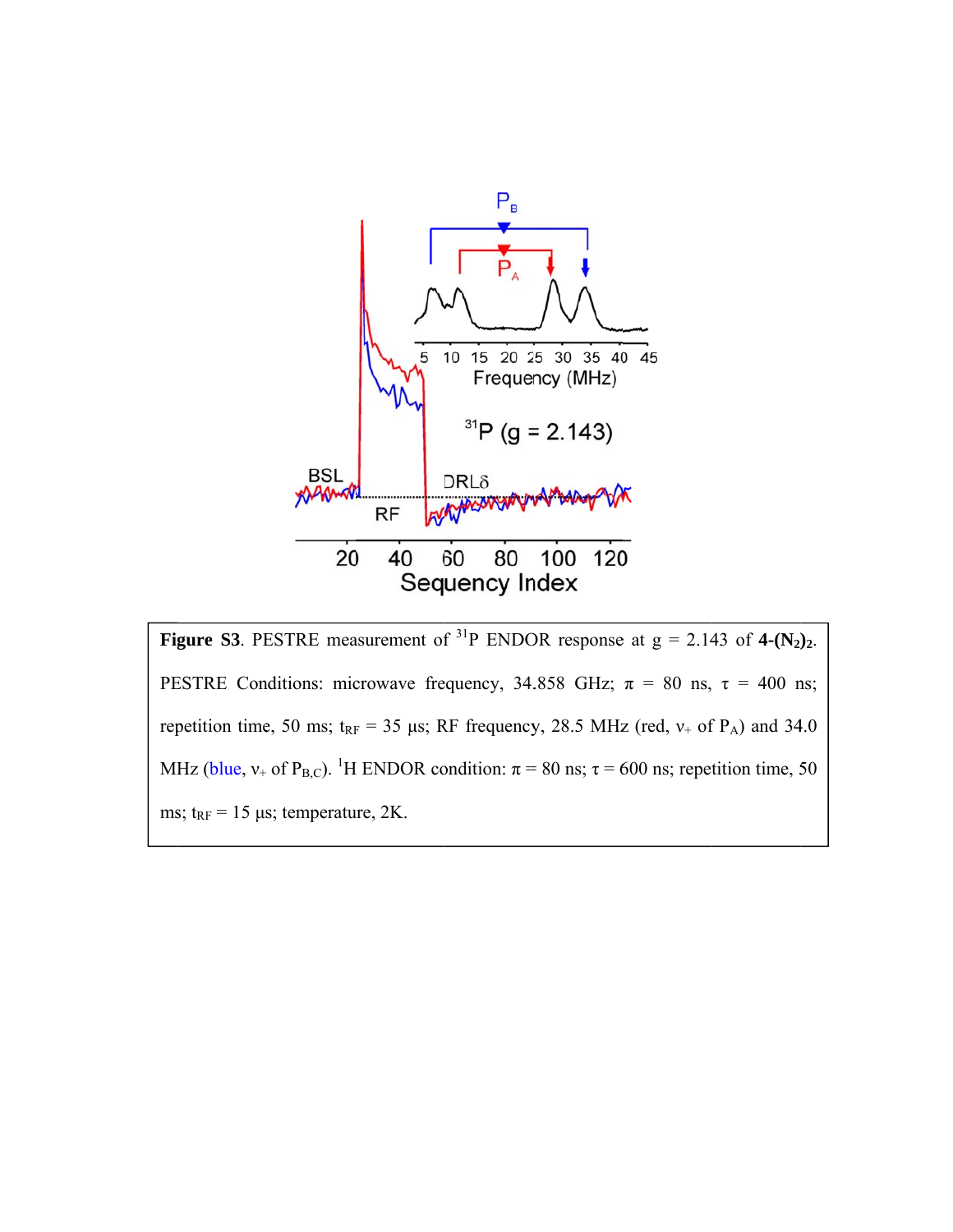

**Figure S4.** Full 2D  $^{14}N$  ENDOR pattern simulation (blue) superimposed with the partial 2D pattern of the experimental data of  $4-(N_2)_2$ . The experimental condition is described in the legend of the main text Figure 8.